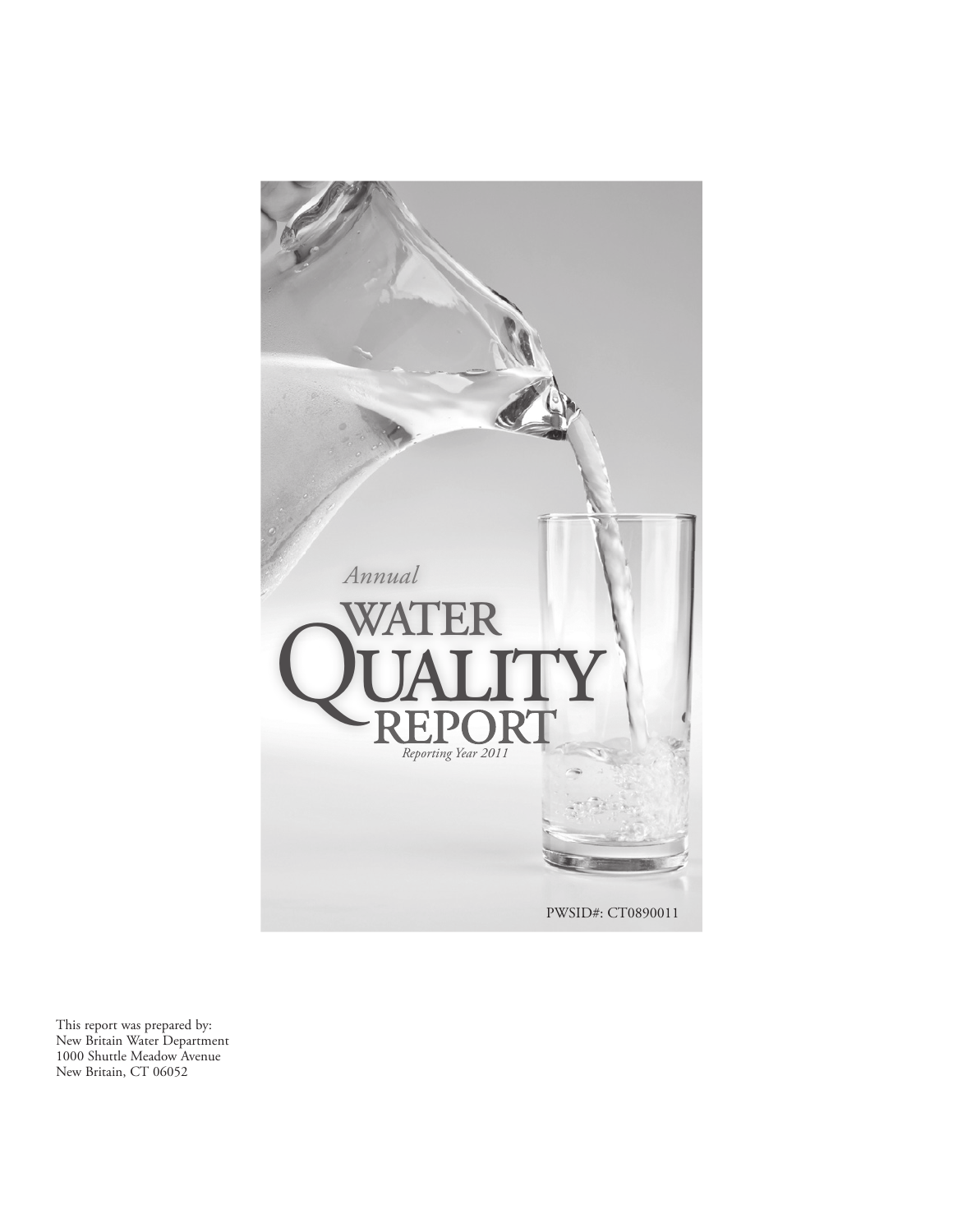Ta broszura zawiera wazne informacje dotyczace jakosci wody do picia. Przetlumacz zawartosc tej broszury lub skontaktuj sie z osoba ktora pomoze ci w zrozumieniu zawartych informacji.

Este informe contiene información muy importante sobre su agua potable. Tradúzcalo o hable con alguien que lo entienda bien.

# Meeting the Challenge

Our new Mayor, the Honorable Timothy O'Brien, and the Board of Water Commissioners are proud to present the City of New Britain annual water quality report. This report covers all testing performed on the water supplied by the New Britain Water Department between January 1 and December 31, 2011.

Over the years the residents of New Britain have enjoyed some of the finest drinking water produced in New England. The staff and management at the water department have dedicated themselves to producing drinking water that meets or surpasses all state and federal standards. The department's management and staff are continually striving to deliver the best quality drinking water for all its customers. To meet these ends, the water department is constantly seeking to improve its operations and plans, not only to meet today's needs but also to protect the water sources for use by future generations of citizens. As new challenges to drinking water safety emerge, the water department staff will remain vigilant in serving the needs of all its customers.



For more information about this report, or for any questions relating to your drinking water, call Ray Esponda, P.E., Superintendent of Water Quality, at (860) 826-3532.

### Community Participation

You are invited to participate in our public forum and voice your concerns about your drinking water. The Board of Water Commissioners meets the first Tuesday after the first Wednesday of each month, beginning at 7 pm, at 50 Caretaker Road, New Britain, CT.

#### New Britain's Water Sources

The New Britain Water Department has some of the best sources of water in this region of the country. The department receives water from eight surface water reservoirs. These reservoirs are the Shuttle Meadow, Wasel, Whigville, Wolcott, White Bridge, Hart Ponds, and Nepaugh. Together these sources provide over 3 billion gallons of water a year. Additionally, the department has two well fields, the upper and lower White Bridge well fields. The water department also leases the Town of Southington's Patton Brook Well.

#### About Our Violation

During one weekend day in the month of August 2011, the staff of the water treatment plant was unable to accurately measure the level of fluoride in the water being sent to the distribution system. This measurement could not be performed due to a breakdown of the water department's fluoride ion meter; additionally, the back-up unit was also inoperable. To ensure that this does not occur in the future, the water department has installed an on-line monitor that measures the level of fluoride continuously. Additionally, the water department has purchased new state-of-the-art meters and trained its staff in an alternative method of measuring fluoride levels. The measured amount of fluoride used during this event was consistent with normal operations, and missing this monitoring requirement had no impact on public health. Additional steps were taken to ensure that this monitoring violation will not be repeated.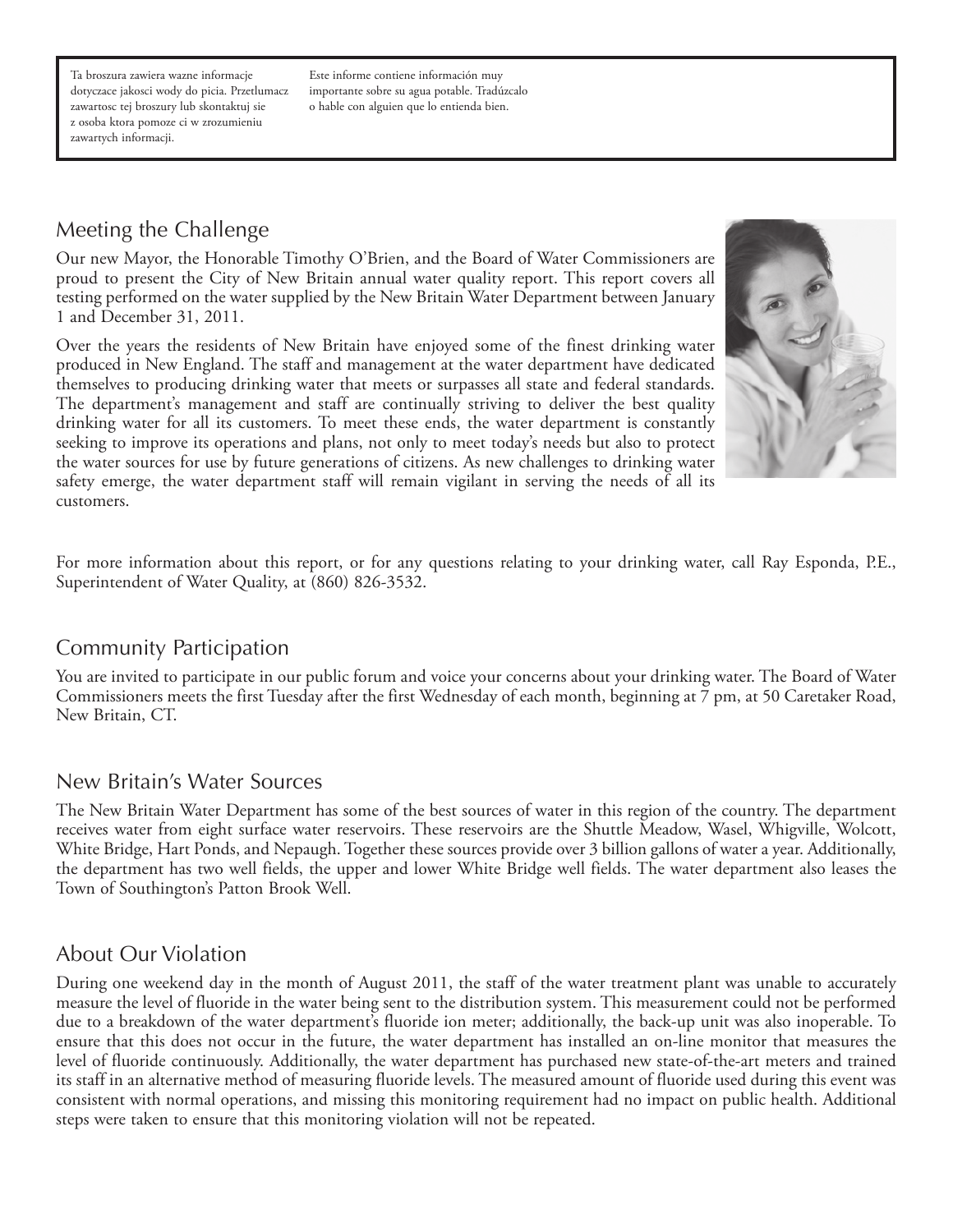# Substances That Could Be in Water

To ensure that tap water is safe to drink, the U.S. EPA prescribes regulations limiting the amount of certain contaminants in water provided by public water systems. U.S. Food and Drug Administration regulations establish limits for contaminants in bottled water, which must provide the same protection for public health. Drinking water, including bottled water, may reasonably be expected to contain at least small amounts of some contaminants. The presence of these contaminants does not necessarily indicate that the water poses a health risk.

The sources of drinking water (both tap water and bottled water) include rivers, lakes, streams, ponds, reservoirs, springs, and wells. As water travels over the surface of the land or through the ground, it can acquire naturally occurring minerals, in some cases, radioactive material, and substances resulting from the presence of animals or from human activity. Substances that may be present in source water include: Microbial Contaminants, such as viruses and bacteria, which may come from sewage treatment plants, septic systems, agricultural livestock operations, or wildlife; Inorganic Contaminants, such as salts and metals, which can be naturally occurring or may result from urban stormwater runoff, industrial or domestic wastewater discharges, oil and gas production, mining, or farming; Pesticides and Herbicides, which may come from a variety of sources, such as agriculture, urban stormwater runoff, and residential uses; Organic Chemical Contaminants, including synthetic and volatile organic chemicals, which are by-products of industrial processes and petroleum production and may also come from gas stations, urban stormwater runoff, and septic systems; Radioactive Contaminants, which can be naturally occurring or may be the result of oil and gas production and mining activities.

For more information about contaminants and potential health effects, call the U.S. EPA's Safe Drinking Water Hotline at (800) 426-4791.

### Important Health Information

Sources of lead in drinking water include corrosion of household plumbing systems and erosion of natural deposits. Infants and children who drink water containing lead in excess of the action level could experience delays in their physical or mental development. Children could show slight deficits in attention span and learning abilities. Adults who drink this water over many years could develop kidney problems or high blood pressure.

Sources of copper in drinking water include corrosion of household plumbing systems, erosion of natural deposits, and leaching from wood preservatives. Copper is an essential nutrient, but some people who drink water containing copper in excess of the action level over a relatively short amount of time could experience gastrointestinal distress. Some people who drink water containing copper in excess of the action level over many years could suffer liver or kidney damage. People with Wilson's Disease should consult their personal doctor.

Some people may be more vulnerable to contaminants in drinking water than the general population. Immunocompromised persons such as persons with cancer undergoing chemotherapy, persons who have undergone organ transplants, people with HIV/AIDS or other immune system disorders, some elderly, and infants may be particularly at risk from infections. These people should seek advice about drinking water from their health care providers. The U.S. EPA/CDC (Centers for Disease Control and Prevention) guidelines on appropriate means to lessen the risk of infection by *Cryptosporidium* and other microbial contaminants are available from the Safe Drinking Water Hotline at (800) 426-4791.

# Lead in Home Plumbing

If present, elevated levels of lead can cause serious health problems, especially for pregnant women and young children. Lead in drinking water is primarily from materials and components associated with service lines and home plumbing. We are responsible for providing high-quality drinking water but cannot control the variety of materials used in plumbing components. When your water has been sitting for several hours, you can minimize the potential for lead exposure by flushing your tap for 30 seconds to 2 minutes before using water for drinking or cooking. If you are concerned about lead in your water, you may wish to have your water tested. Information on lead in drinking water, testing methods, and steps you can take to minimize exposure is available from the Safe Drinking Water Hotline or at www.epa.gov/safewater/lead.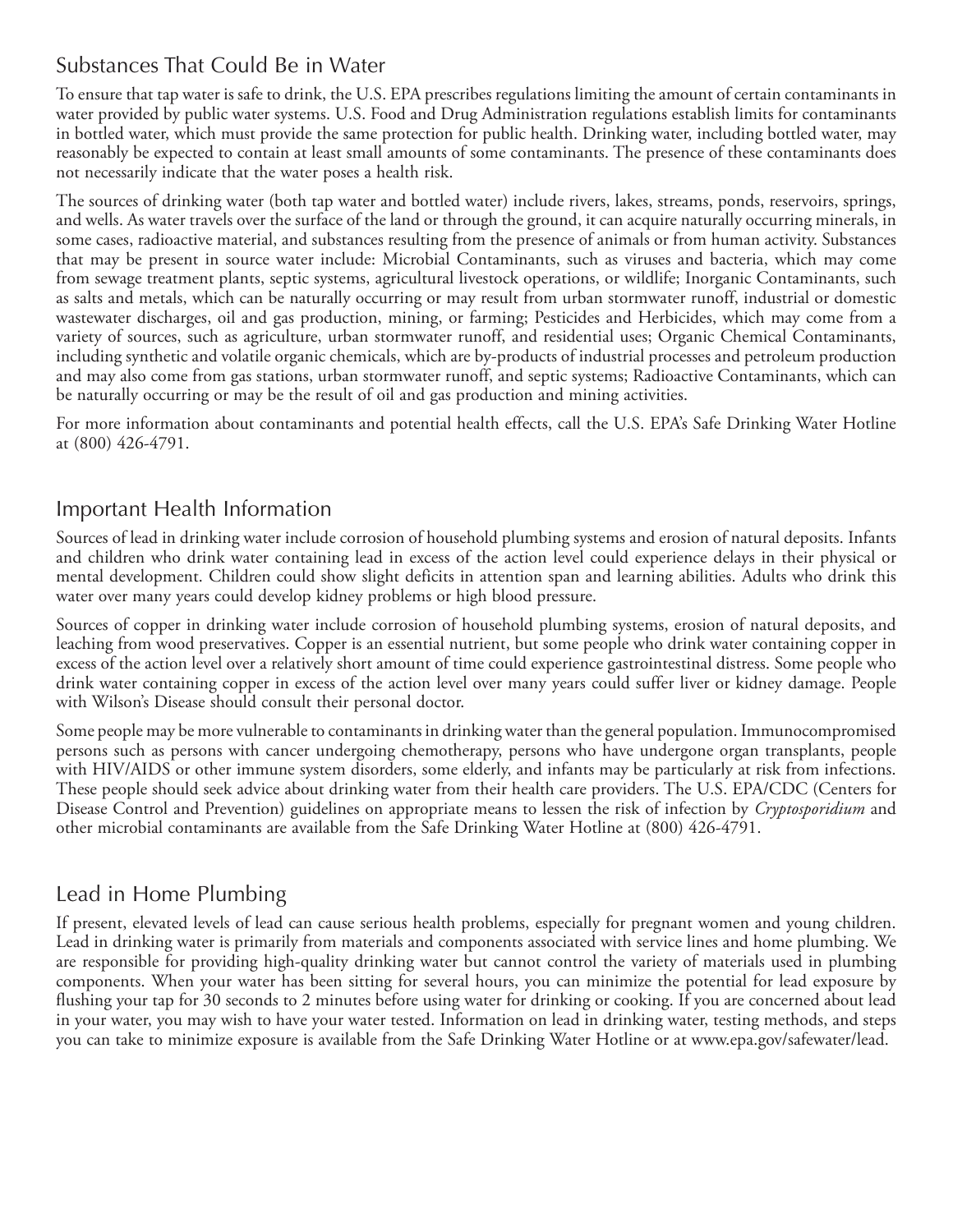# Water Main Flushing

Distribution mains (pipes) convey water to homes, businesses, and hydrants in your neighborhood. The water entering distribution mains is of very high quality; however, water quality can deteriorate in areas of the distribution mains over time. Water main flushing is the process of cleaning the interior of water distribution mains by sending a rapid flow of water through the mains.

Flushing maintains water quality in several ways. For example, flushing removes sediments like iron and manganese. Although iron and manganese do not pose health concerns, they can affect the taste, clarity, and color of the water. Additionally, sediments can shield microorganisms from the disinfecting power of chlorine, contributing to the growth of microorganisms within distribution mains. Flushing helps remove stale water and ensures the presence of fresh water with sufficient dissolved oxygen, disinfectant levels, and an acceptable taste and smell.

During flushing operations in your neighborhood, some short-term deterioration of water quality, though uncommon, is possible. You should avoid tap water for household uses at that time. If you do use the tap, allow your cold water to run for a few minutes at full velocity before use and avoid using hot water, to prevent sediment accumulation in your hot water tank.

Please contact us if you have any questions or if you would like more information on our water main flushing schedule.

### Water Conservation

You can play a role in conserving water and save yourself money in the process by becoming conscious of the amount of water your household is using and by looking for ways to use less whenever you can. It is not hard to conserve water. Here are a few tips:

Automatic dishwashers use 15 gallons for every cycle, regardless of how many dishes are loaded. So get a run for your money and load it to capacity.

Turn off the tap when brushing your teeth.

Check every faucet in your home for leaks. Just a slow drip can waste 15 to 20 gallons a day. Fix it and you can save almost 6,000 gallons per year.

Check your toilets for leaks by putting a few drops of food coloring in the tank. Watch for a few minutes to see if the color shows up in the bowl. It is not uncommon to lose up to 100 gallons a day from an invisible toilet leak. Fix it and you save more than 30,000 gallons a year.

Use your water meter to detect hidden leaks. Simply turn off all taps and water-using appliances. Then check the meter after 15 minutes. If it moved, you have a leak.

### What's Your Water Footprint?

You may have some understanding about your carbon footprint, but how much do you know about your water footprint? The water footprint of an individual, community, or business is defined as the total volume of freshwater that is used to produce the goods and services that are consumed by the individual or community or produced by the business. For example, 11 gallons of water are needed to irrigate and wash the fruit in one half-gallon container of orange juice. Thirtyseven gallons of water are used to grow, produce, package, and ship the beans in that morning cup of coffee. Two hundred and sixty-four gallons of water are required to produce one quart of milk, and 4,200 gallons of water are required to produce two pounds of beef.

According to the U.S. EPA, the average American uses about 100 gallons of water daily. In fact, in the developed world, one flush of a toilet uses as much water as the average person in the developing world allocates for an entire day's cooking, washing, cleaning, and drinking. The annual American per capita water footprint is about 8,000 cubic feet; twice the global per capita average. With water use increasing six-fold in the past century, our demands for freshwater are rapidly outstripping what the planet can replenish.

To check out your own water footprint, go to www.h2oconserve.org or visit www.waterfootprint.org to see how the water footprints of other nations compare.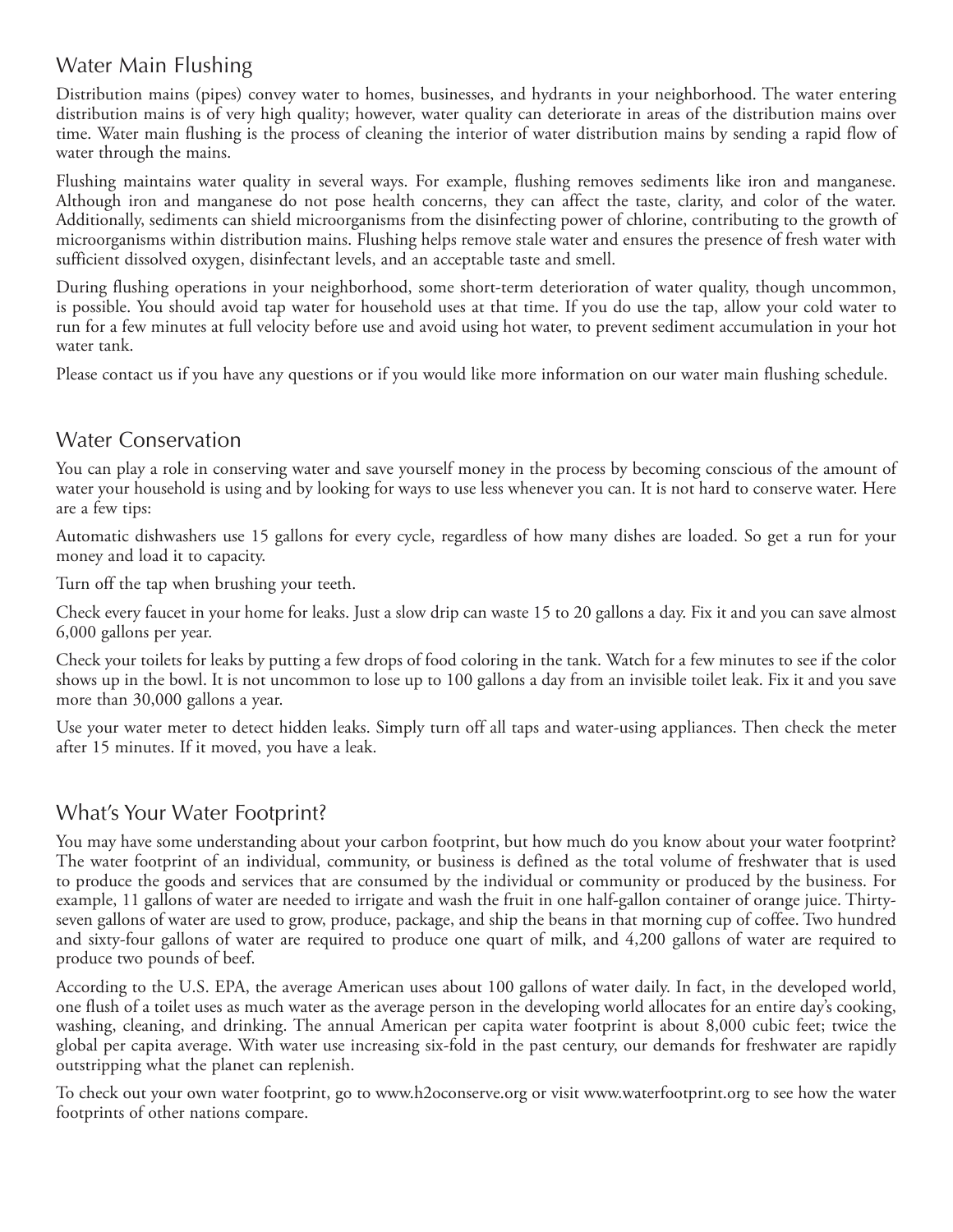### Source Water

A water assessment of the New Britain source water was completed by the Department of Public Health, Drinking Water Section. The assessment report can be found on the Department of Public Health's Web site: http://www.dir.ct.gov/dph/ Water/SWAP/Community/CT0890011.pdf.

The assessment found that one of our water sources has a high susceptibility to potential sources of contamination because it is located in a urban setting. Even though nothing has ever been detected there, the department is required to make this information public.

### The Water Treatment Process

The New Britain Water Department has one of the most advanced treatment plants in the state and uses a multi-barrier approach to provide safe drinking water to its customers. Water is drawn from protected reservoirs and disinfected by ozone gas, one of the most powerful disinfectants available. The water is then treated with polyaluminum-chloride, which removes particles from the water. The water is then filtered through granular active carbon filters, which utilizes biological active filter beds. Finally, the water is treated with a second disinfectant, chlorine, to keep the distribution system disinfected, fluoride to promote dental health, and calcium carbonate to inhibit pipe corrosion.

#### Source Water Protection

The New Britain Water Department takes pride in having some of the best water sources in New England, and to ensure that they retain their high quality, the water department patrols and inspects its watersheds regularly while testing the water for potential contamination.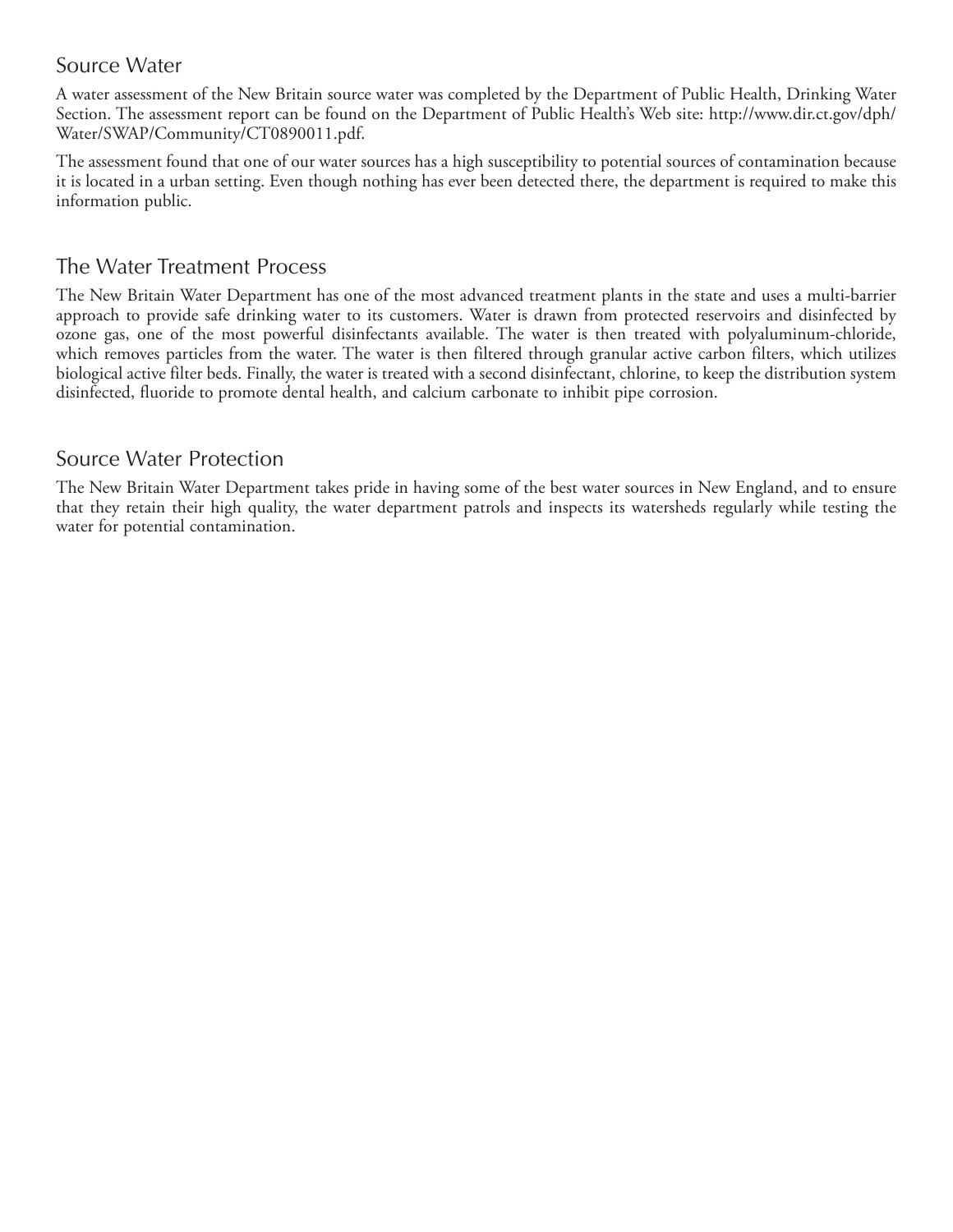# Sampling Results

During the past year, we have taken hundreds of water samples in order to determine the presence of any radioactive, biological, inorganic, volatile organic, or synthetic organic contaminants. The table below shows only those contaminants that were detected in the water. The state allows us to monitor for certain substances less than once per year because the concentrations of these substances do not change frequently. In these cases, the most recent sample data are included, along with the year in which the sample was taken.

| <b>REGULATED SUBSTANCES</b>                                                                              |                               |                               |                      |  |                                                 |                                                        |                          |                       |                                                                                                                              |  |
|----------------------------------------------------------------------------------------------------------|-------------------------------|-------------------------------|----------------------|--|-------------------------------------------------|--------------------------------------------------------|--------------------------|-----------------------|------------------------------------------------------------------------------------------------------------------------------|--|
| <b>SUBSTANCE</b><br>(UNIT OF MEASURE)                                                                    |                               | <b>YEAR</b><br><b>SAMPLED</b> | <b>MCL</b><br>[MRDL] |  | <b>MCLG</b><br>[MRDLG]                          | <b>AMOUNT</b><br><b>DETECTED</b>                       | <b>RANGE</b><br>LOW-HIGH | <b>VIOLATION</b>      | <b>TYPICAL SOURCE</b>                                                                                                        |  |
| Barium (ppm)                                                                                             |                               | 2011                          | 2                    |  | $\overline{2}$                                  | 0.014                                                  | $0.014 - 0.014$          | $\rm No$              | Discharge of drilling wastes; Discharge from metal refineries; Erosion of natural deposits                                   |  |
| <b>Chlorine</b> (ppm)                                                                                    |                               | 2011                          | [4]                  |  | $[4]$                                           | 0.6                                                    | $0.34 - 0.6$             | No                    | Water additive used to control microbes                                                                                      |  |
| <b>Fluoride</b> (ppm)                                                                                    |                               | 2011                          | 4                    |  | 4                                               | 0.94                                                   | $0.83 - 1.16$            | N <sub>o</sub>        | Erosion of natural deposits; Water additive which promotes strong teeth; Discharge from<br>fertilizer and aluminum factories |  |
| Haloacetic Acids [HAA]<br>(ppb)                                                                          |                               | 2011                          | 60                   |  | <b>NA</b>                                       | 8                                                      | $3 - 13$                 | N <sub>o</sub>        | By-product of drinking water disinfection                                                                                    |  |
| Nitrate (ppm)                                                                                            |                               | 2011                          | 10                   |  | 10                                              | 0.18                                                   | $0.18 - 0.18$            | No                    | Runoff from fertilizer use; Leaching from septic tanks, sewage; Erosion of natural deposits                                  |  |
| <b>TTHMs</b> [Total<br>Trihalomethanes] (ppb)                                                            |                               | 2011                          | 80                   |  | <b>NA</b>                                       | 31                                                     | $9.8 - 67.2$             | N <sub>o</sub>        | By-product of drinking water disinfection                                                                                    |  |
| <b>Total Organic Carbon</b><br>(ppm)                                                                     |                               | 2011                          | <b>TT</b>            |  | <b>NA</b>                                       | 1.6                                                    | $1.2 - 1.6$              | N <sub>o</sub>        | Naturally present in the environment                                                                                         |  |
| Turbidity <sup>1</sup> (NTU)                                                                             |                               | 2011                          | <b>TT</b>            |  | <b>NA</b>                                       | 0.39                                                   | $0.02 - 0.39$            | N <sub>o</sub>        | Soil runoff                                                                                                                  |  |
| Turbidity (Lowest monthly<br>percent of samples meeting<br>limit)                                        |                               | 2011                          | <b>TT</b>            |  | <b>NA</b>                                       | 99.44                                                  | <b>NA</b>                | N <sub>o</sub>        | Soil runoff                                                                                                                  |  |
| Tap water samples were collected for lead and copper analyses from sample sites throughout the community |                               |                               |                      |  |                                                 |                                                        |                          |                       |                                                                                                                              |  |
| <b>SUBSTANCE</b><br>(UNIT OF MEASURE)                                                                    | <b>YEAR</b><br><b>SAMPLED</b> | <b>AL</b>                     | <b>MCLG</b>          |  | <b>AMOUNT</b><br><b>DETECTED</b><br>(90TH%TILE) | <b>SITES</b><br><b>ABOVE AL/</b><br><b>TOTAL SITES</b> | <b>VIOLATION</b>         | <b>TYPICAL SOURCE</b> |                                                                                                                              |  |
| <b>Copper</b> (ppm)                                                                                      | 2011                          | 1.3                           | 1.3                  |  | 0.0135                                          | 0/45                                                   | No                       |                       | Corrosion of household plumbing systems; Erosion of natural deposits                                                         |  |
| Lead (ppb)                                                                                               | 2011                          | 15                            | $\overline{0}$       |  | 6.5                                             | 2/45                                                   | No                       |                       | Corrosion of household plumbing systems; Erosion of natural deposits                                                         |  |

| <b>SECONDARY SUBSTANCES</b>           |                               |             |             |                                  |                                 |                  |                                                          |  |  |  |  |  |
|---------------------------------------|-------------------------------|-------------|-------------|----------------------------------|---------------------------------|------------------|----------------------------------------------------------|--|--|--|--|--|
| <b>SUBSTANCE</b><br>(UNIT OF MEASURE) | <b>YEAR</b><br><b>SAMPLED</b> | <b>SMCL</b> | <b>MCLG</b> | <b>AMOUNT</b><br><b>DETECTED</b> | <b>RANGE</b><br><b>LOW-HIGH</b> | <b>VIOLATION</b> | <b>TYPICAL SOURCE</b>                                    |  |  |  |  |  |
| <b>Chloride</b> (ppm)                 | 2011                          | 250         | <b>NA</b>   | 16                               | 16–16                           | $\rm No$         | Runoff/leaching from natural deposits                    |  |  |  |  |  |
| $\mathbf{p}H^2$ (Units)               | 2011                          | $6.5 - 8.5$ | <b>NA</b>   | 9.6                              | $9.18 - 9.81$                   | No               | Naturally occurring                                      |  |  |  |  |  |
| Sulfate (ppm)                         | 2011                          | 250         | <b>NA</b>   | 6.7                              | $6.7 - 6.7$                     | No               | Runoff/leaching from natural deposits; Industrial wastes |  |  |  |  |  |

1 Turbidity is a measure of the cloudiness of the water. It is monitored because it is a good indicator of the effectiveness of the filtration system.

<sup>2</sup>The New Britain Water Department is required by the CT DPH to maintain a pH level of 9.3-10 pH units to optimize corrosion control.